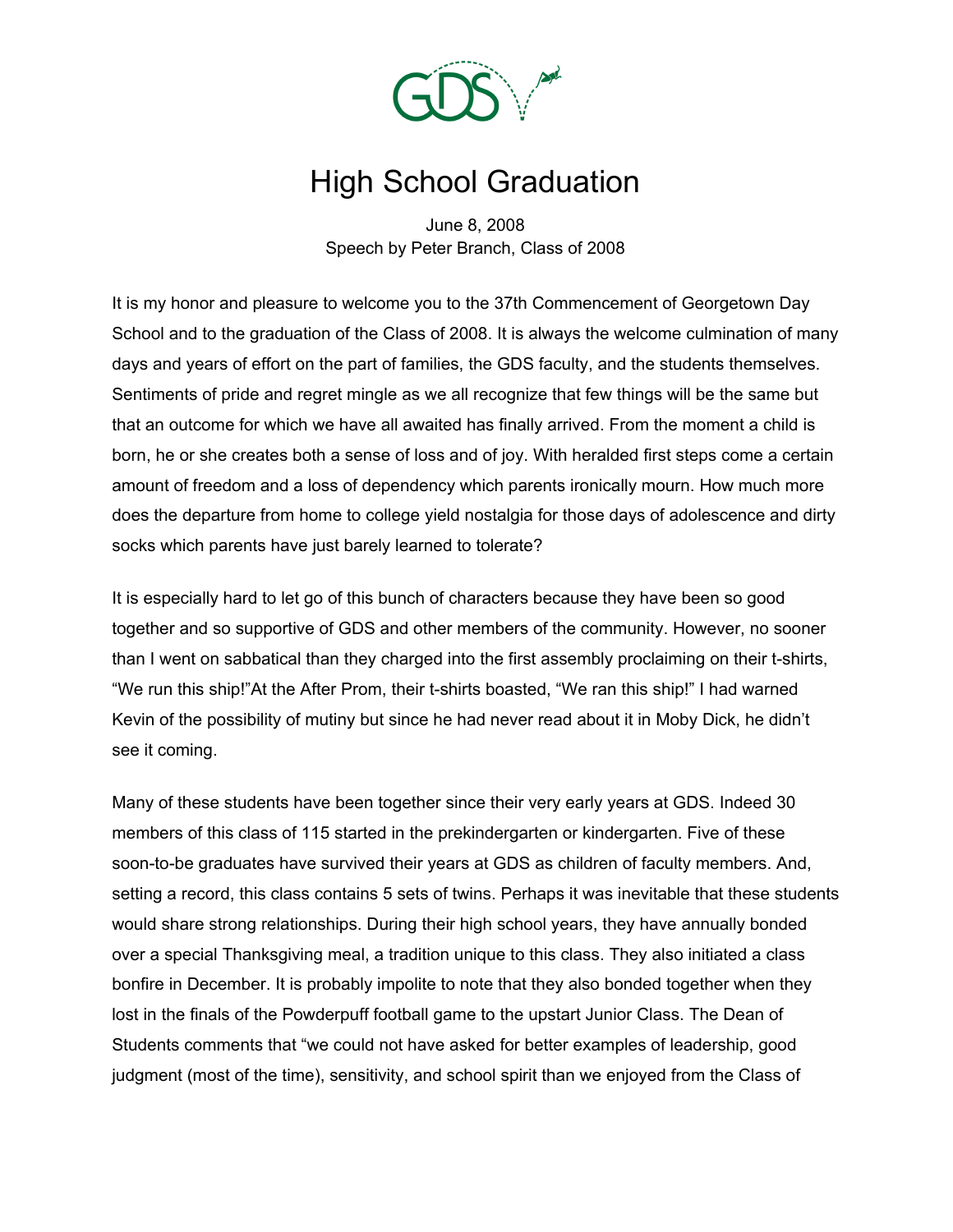2008." She even remarks that "they maintained the cleanest space in the Forum this year," though the competition for that title was not very intense.

The Class was instrumental in competitions outside the school. Their leadership was key in many sports accomplishments throughout the year. For the first time in the same year, women's varsity soccer won both the ISL A Banner and the ISL A tournament. Women's varsity basketball tied for 2nd in the A Division and then won the A tournament. Women's varsity softball came in 2nd in the A Division and then won the A tournament. Men's varsity soccer placed 2nd in the John Warring tournament.Men's varsity Cross-Country took 2nd in the MAC Championship. Wrestling placed 3rd and Men's Track & Field placed 2nd in their respective championships. When the Men's 4 x 100 meter relay team took 1st place in the Potomac relays, they were renamed by local press, "the 4 Hoppers of the Potomac-alypse." Several members of this class were named to all league teams for their sports, among them a young woman for the second time, a feat accomplished by only 2 other GDS athletes in the past 17 years. But the award GDS and the scholar/athletes of this class can be most proud of is winning of the ISL Sportsmanship Banner, which has never before been received by a coed day school.

Concern for others and the community has been strongly evident in this class. In community service, 36 seniors recorded 100 to 150 hours, 8 served 150 to 200 hours, and 14 worked over 200 hours, with one young woman providing 522 hours of commitment. Their work has been local and international, practical and activist, and individual and collaborative. The GDS trips to the Horn of Africa, to New Orleans, and to a Navajo reservation have been models of ways in which our students can learn in cooperation with and in service to others.

The Class of 2008 will be remembered by their initiation and enhancement of some movements that have the potential for long-term impact on GDS. With their advisor, seniors helped activate the Environmental Club and sponsored the high school's successful first Environmental Awareness Week. Likewise, other student pushed the effort to Save Darfur. And seniors led the 3rd Annual White Privilege Conference at GDS, which attracted students and adults from throughout the region. Your involvement and leadership were also essential to our key assemblies, diversity events, and cultural presentations. Most of all, your example of civility set the tone for student life.

In the classroom, you demonstrated an interest in inquiry and learning which enhanced the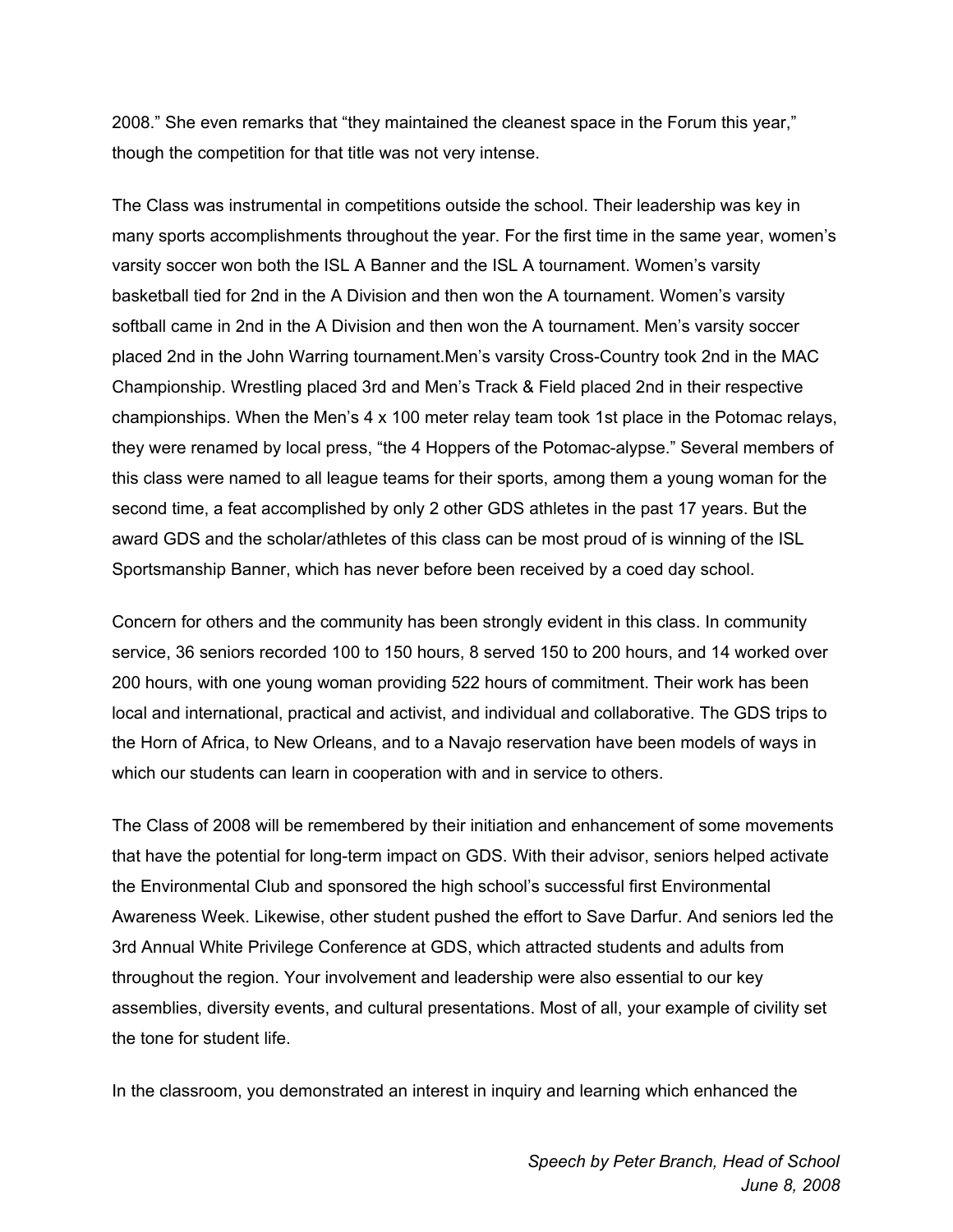educational experience for your classmates and teachers. You are an intelligent group willing to take on challenges. Of those of you who took Advanced Placement exams in your junior year, eighty four percent earned a score of three or higher, sixty three percent received four or higher, and thirty one percent achieved the top score of five. In taking the SAT I with critical reading, math, and writing, you scored four hundred and ninety points above the national mean for college-bound students. A quarter of the class received recognition by the National Merit Scholarship program.

Your skills and talents have been acknowledged by the one hundred and sixty nine different colleges and universities which accepted at least one GDS senior. As a result, you will be going to seventy four different schools throughout the United States and Canada. One of you will take a gap year in France, a once-in-a-lifetime opportunity. The variety of these choices is both healthy and a measure of your thoughtful effort to find a school that is the right fit.

I hope the families of this class have had a chance to see some of the publications for which your students have been responsible: the Augur Bit, the Menagerie, Grasslands, and Babel Fish. Each has exhibited the skills of organization, quality of work, and attention to detail which is required to engage the reader. Likewise, the artwork of this class has been remarkable as the April Art Exhibit demonstrated. In the Congressional Art Awards, three members of this class have received honorable mentions and one was first-place winner for 2008. Five seniors have been National Scholastic Art Award Gold Key winners, one receiving two such awards in two years.

The Blackbox Theater was enlivened by your dynamic participation in the performing arts. In the fall drama, Our Country's Good, in the winter One-Acts, and in A Funny Thing Happened on the Way to the Forum, you demonstrated your intelligence, your sensibility, your dramatic and comedic sense, and the value of effort and training. Likewise, your choral performances conveyed the strength and spirit of our programs. The Lab Band and Jazz Ensemble, together with the Orchestra, gave ample opportunity for you to express your love of music, both in improvisation and in classical presentation. That the Dance program has benefited from the new studio and from association with our resident company was clear in the dance and Fata Morgana performances.

So many other clubs, organizations and events were blessed by your participation and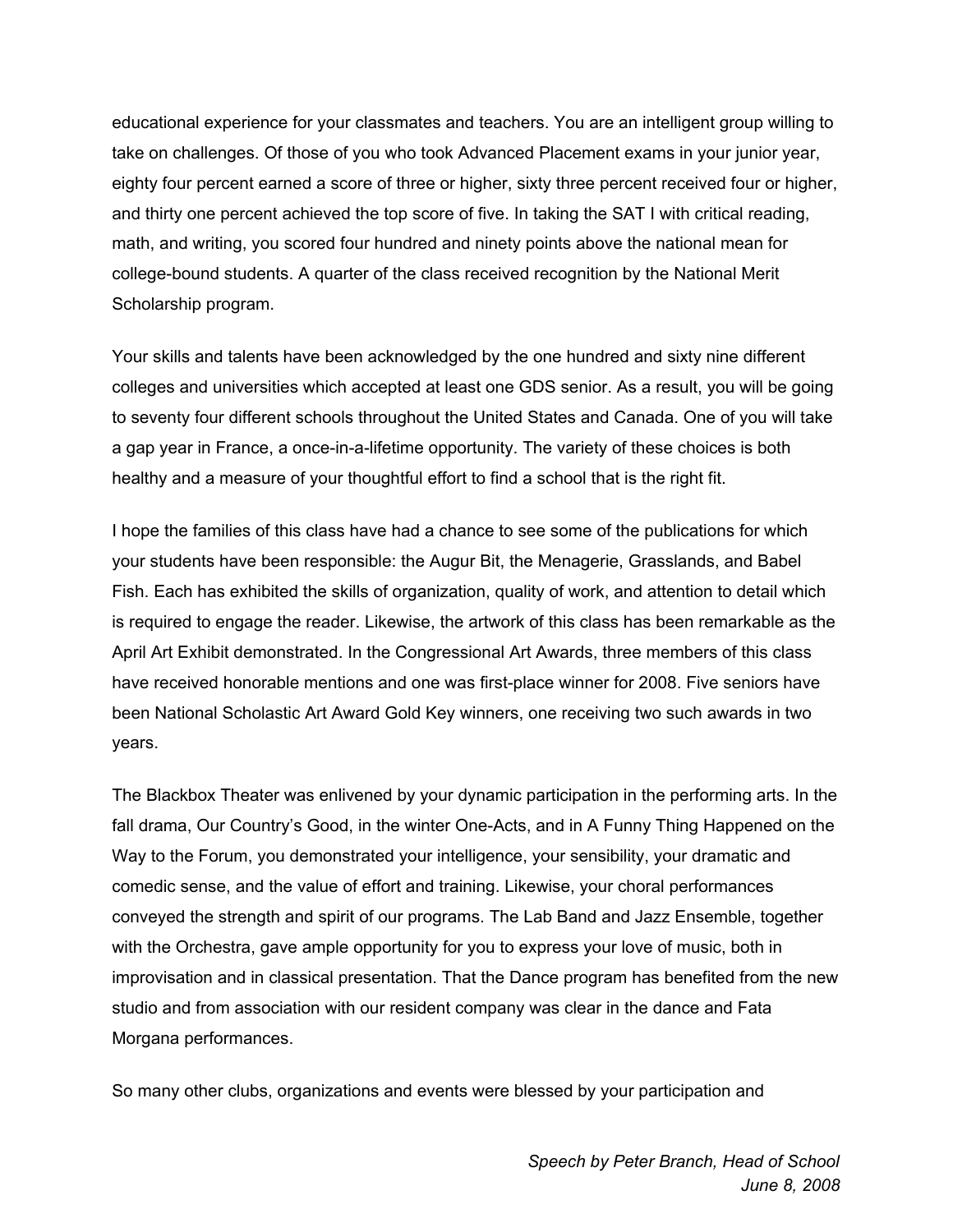leadership. The Math Team, strengthened by senior brain power, placed in the top five percent of schools in the National Math Contest. Two of you placed first and second in the Jim Mayo Scholarship for the Arts in theater monologues. Model Congress presented one of the largest teams in thirty years. Cabaret Night to benefit MetroTeen Aids was a success in its first year. And many more group and individual efforts on the part of this class have made GDS proud of all you have offered and accomplished.

Before I let you go, I have to confess my jealousy of the Class of 2008. Now it is only natural for the old and infirm to envy the youth and energy of the next generation. But this class stands at a unique moment in the life of our country. For the past weeks, we have been hearing much of the historic nature of the primary contest between Senators Clinton and Obama. We are now facing an even more historic contest between Senators Obama and McCain. I apologize for my remarks to the Libertarians and the Ron Paul devotees, of whom, given GDS, I am sure there are at least a few.

I envy this class because you will have the great opportunity to be engaged as freshmen in college in the dynamics and excitement of the fall election. You will be faced with dialogues and debates, not only over the comparative merits of the contestants but over the difficulties and opportunities of our political, economic, cultural, and social systems. Many of your current assumptions and beliefs, including ones you have been taught by your parents and GDS, will be challenged. You will learn things about yourself and others which may be troubling but often will be life-enhancing. Don't hide from these challenges. College is a time for entertaining new perspectives. But, on the other hand, do not easily abandon your own beliefs and values. Just because an idea is new or popular does not mean it is right. Surely you have learned that lesson at GDS. And be prepared for ideas to be expressed with less civility than you were expected to maintain at home or at GDS.

The Election of 2008, because of its unique character and because of the sense by both parties that it could be a watershed election, is likely to be hotly contested. Issues of race, gender, age, religion, and class have all been raised so far, and often in an ugly and mean-spirited fashion. But none of these so-called historic characteristics of this election is new. Twelve presidential elections ago, a skinny and very naive kid from a public high school in Northampton, Massachusetts, wandered into an elite private men's college. There I found that the reformist senator from my home state, whom my father opposed, was also opposed in the most vicious